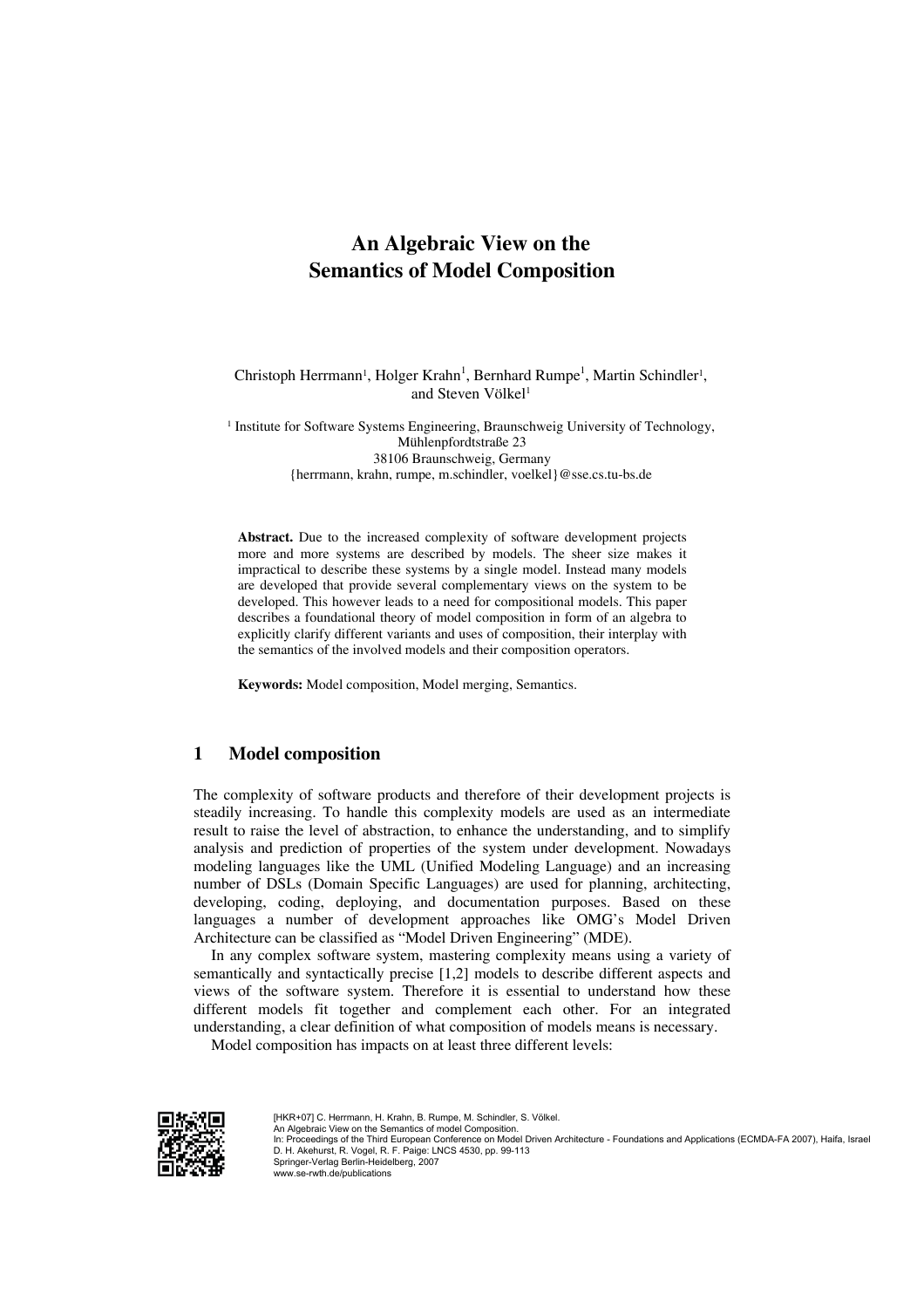- Syntactic level: the way the composition between models can explicitly be expressed as a new model in an appropriate modeling language.
- Semantic level: the meaning of the composed models as a unit in terms of semantics of the modeling languages involved.
- Methodic level: the integration of model composition techniques in software development processes and tools.

A clear explanation of a composition mechanism of models on each of these dimensions is necessary to facilitate a "compositional" use of models in development projects. E.g., for an integrated understanding of some models describing aspects of the same system it is not necessary to provide a syntactic composition operator that explicitly produces an integrated model. Instead it is essential to understand the meaning of "composition" using a semantic composition. For code generation purposes it is however often necessary to explicitly calculate the integrated model, because only from there it is possible to start the generator. This is a pity, because already in 1972 Parnas introduced modularity in his article [3] as an important requisite for independent understanding, development, and compilation – something we have achieved on code level, but not on model level so far. It therefore depends on the form of use which properties a model composition operator must have.

In contrast to concrete model composition techniques [4, 5, 6] we examine in this paper syntactic and specifically semantic properties of model composition as basis for a methodical discussion and therefore regard this paper as a first contribution to a wider discussion on compositionality of models.

The rest of the paper is structured as follows. Section 2 gives a compact recapitulation and introduction to our understanding of syntax and semantics of a modeling language. Section 3 describes the properties of model composition in algebraic terms. We derive requirements for well-defined model composition operators and give a first classification of possible operators. Section 4 describes related work, followed by a conclusion in Section 5.

# **2 Syntax and Semantics of Models**

In software engineering we are basically concerned with graphical or textual languages to describe structure, behavior, or interaction of systems, interfaces etc. As these models shall usually be understood by tools, e.g., for code generation and test case definition there must be a clear definition of what the language concepts are. This is in sharp contrast to many other forms of models, where there is no formal and explicit definition of the modeling language used (see, e.g., architectural or medical models).

Formally, a modeling language *M* is a set of well-formed models. So a model *m*∈*M* is syntactically well-formed, both by context-free syntax as well as conforming to all context-conditions. Each of these models gets a semantics by mapping it from the language to a well-known semantic domain [1, 7]. This principle is well understood in the field of programming languages, where each syntactic construct has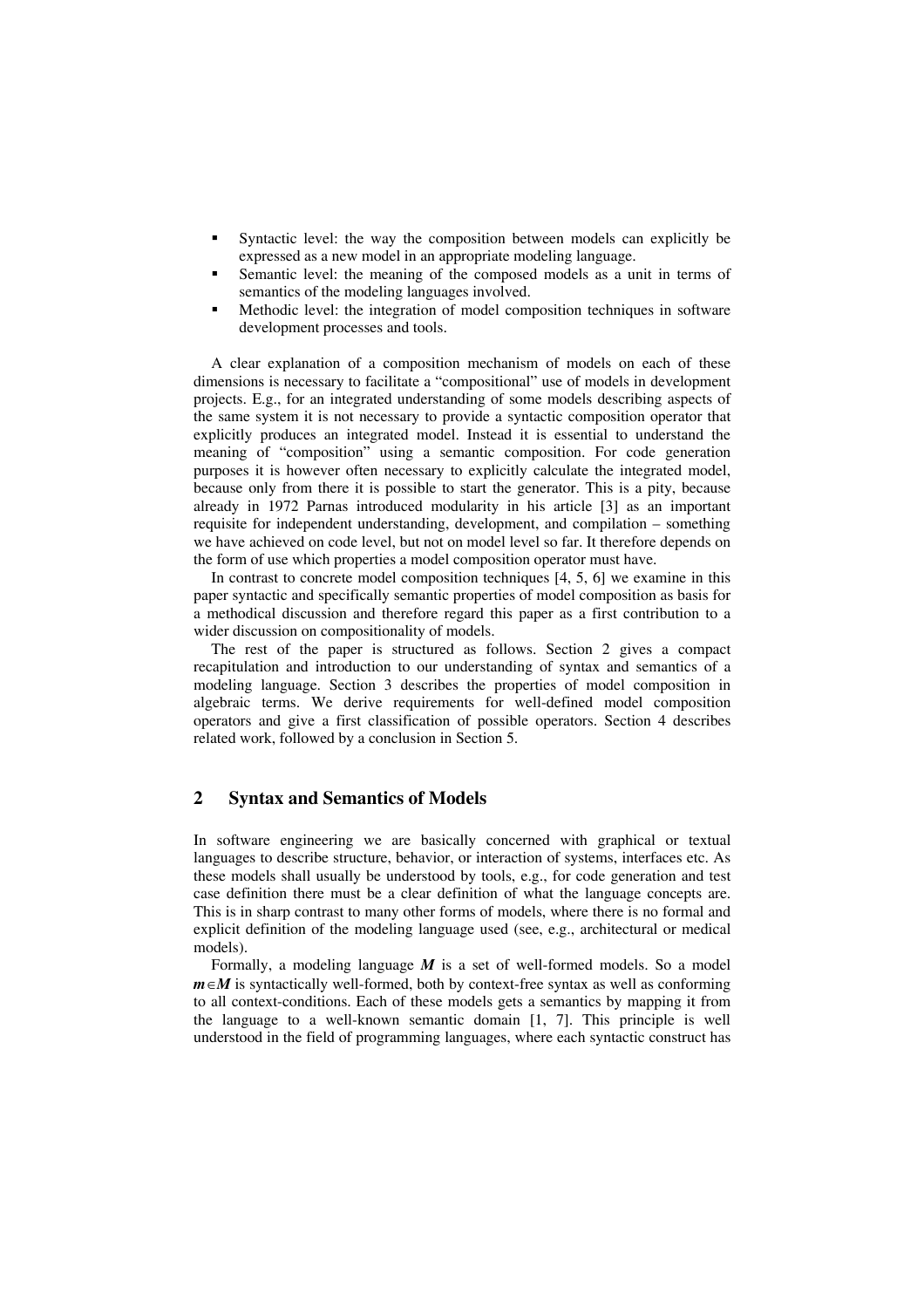a well defined meaning that describes its effects in terms of operational or denotational semantics.

Although standardization bodies have not yet been able to define a commonly accepted, formal semantics, e.g., for the UML as yet, we here assume such a semantic definition would be given. See [7] for a deeper discussion on semantic issues. To understand the meaning of composition, it is evident that the meaning / semantics of the involved models needs to be understood.

## **2.1 Semantic Domain and Mapping**

Given a language  $M$  of models, the meaning of each element is usually given by explaining it in a well-known domain *D*, the semantic domain. This semantic domain describes which artifacts and concepts exist and must be well understood by both the language designer and the language users [7]. This principle is rather general, even so the details of the semantic domain as well as the form of representation vary. E.g., denotational as well as operational semantics can be subsumed under this form of approach using an abstract set of models resp. an abstract machine as semantic domain.

Examples for a semantic domain are the System Model [8], Abstract State Machines [9], or pure mathematics [2].

Given the modeling language  $M$  and the semantic domain  $D$  each model  $m \in M$ must be mapped to *D*. As explained earlier, it is important to define the meaning (semantics) of models explicitly. So an explicit formal definition of the mapping is a function from *M* to *D*:

$$
sm: M \to D \tag{1}
$$

Benefits of a formal mapping function are that we are able to reason about the mapping and thus, about the language and the instances itself.

### **2.2 Set-Valued Semantics**

A general problem of the semantics definition of a model is that models should be useable in early phases of development. In early phases models are usually underspecified and somewhat abstract. Therefore, there is usually not a single system that realizes a model, but a larger set of realizations. Thus, the mapping of an underspecified diagram to program code or any other deterministic realization would result in either incomplete code or code that incorporates decisions not present in the model. These decisions done by the translation algorithm, however, are critical for the model understanding, as they may not intend the developers view. Currently many tools help themselves, by disallowing ambiguity and thus preventing underspecification. A mapping to code, therefore, for principal reasons cannot serve as a semantics definition. To adequately handle underspecification the semantics of languages like Spectrum [10] or Z [11] is described as a set of systems having the given properties instead of a single system [12]. Such specification oriented setvalued semantics allow us to describe and understand important properties of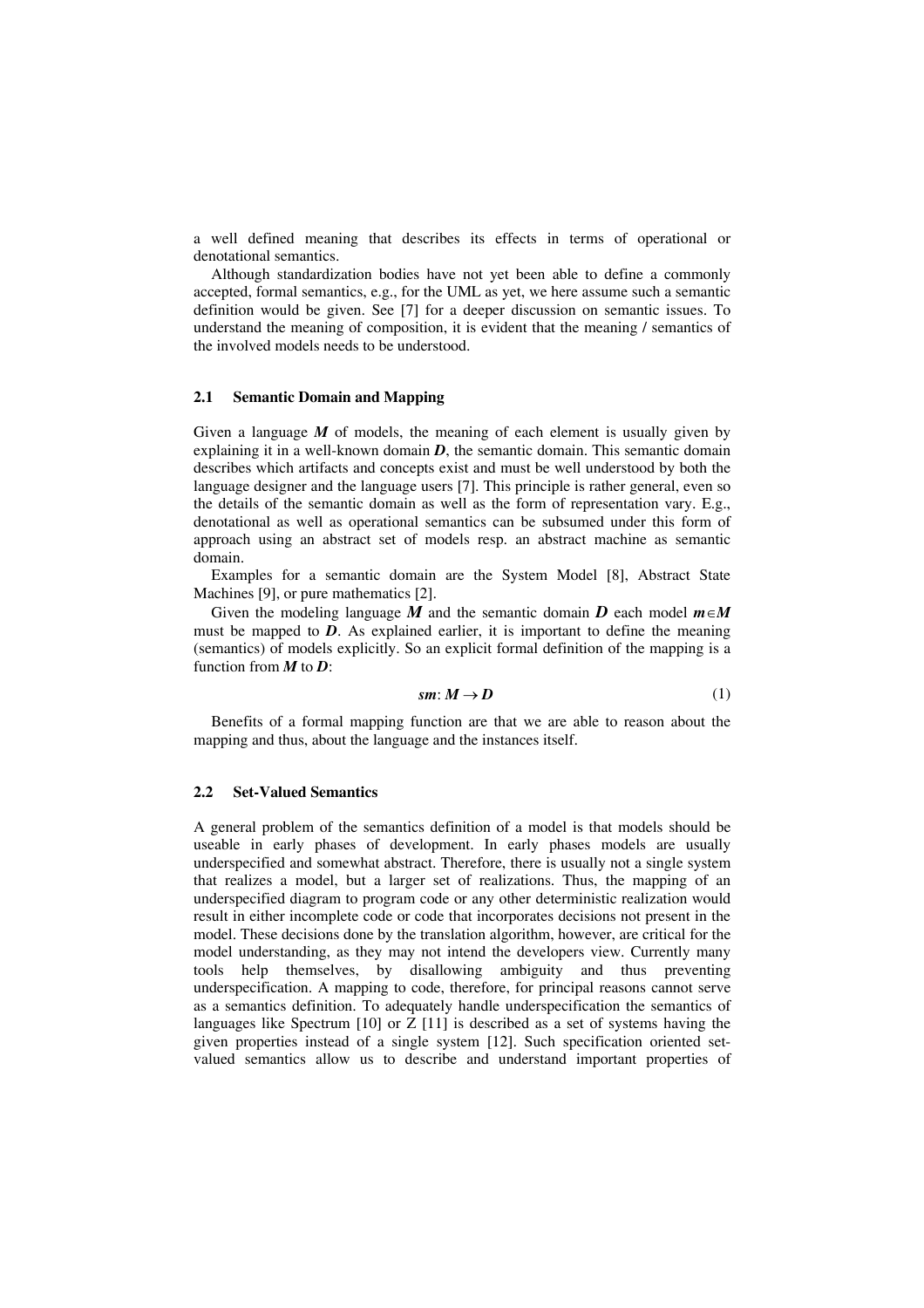modeling languages. Thus we use set-valued semantics as a basis for further investigation into a model composition theory.

The basic idea is to map any model *m*∈*M* to all systems which obey the constraints that the model imposes. Denoting the set of all systems with *S* the semantic domain is then the power set  $D = \mathcal{P}(S)$  and each instance  $m \in M$  will be mapped by *sm* to the largest set of systems which fulfill the constraints.

$$
sm: M \to \wp(S) \tag{2}
$$

We do not need to further investigate into the details of *S*, but understand that it captures the relevant properties of a system. These are usually structural properties (objects, their values and linkage) as well as behavioral and interaction properties (traces of interactions, etc.).

As an illustrative example for set-valued semantics covering underspecification consider a simple class diagram with one class "Person" having a String attribute "name". What do we know about the system described?

- 1. There is a class "Person"
- 2. All instances of the class "Person" and all instances of subclasses have an attribute "name" whose type is "String"
- 3. No more information can be inferred.

The real semantics of this model must be given as the set of all systems obeying 1 and 2. Usually these systems have other classes and possibly the class "Person" contains more attributes than "name", but in our set-valued semantics those systems still fulfill the constraints defined by the model. Furthermore, it is not given that there will ever be an instance of class Person at all. Instead the class Person may also be abstract.

This approach is called a "loose semantics" [10] and is very helpful in capturing underspecification. Today many developers and especially tools assume some kind of "completeness" of their models, which is quite conflicting with the possibility to compose models.

Set-valued semantics allows to state some important properties with respect to the semantic mapping *sm*:

- A model *m*∈*M* is **consistent** exactly if *sm(m)*≠∅, which means that there is at least one system that obeys the instance's properties. Otherwise, there are some contradicting constraints in the model *m* itself.
- A model *m*∈*M* does not contain information if *sm(m)*=*S*. Then any system can serve as an implementation.
- A model  $m_2$  **refines** another model  $m_1$  exactly if  $sm(m_2) \subseteq sm(m_1)$ . So, if we add more data to the model  $m_2$ , it further constraints the resulting set of systems, which therefore will become smaller.

The loose approach has an interesting aspect: the more we know, thus the more information is present in a model, the fewer implementations are possible. This is why *m<sub>2</sub>* has more information and thus refines  $m_1$  exactly if  $sm(m_2) \subset sm(m_1)$ .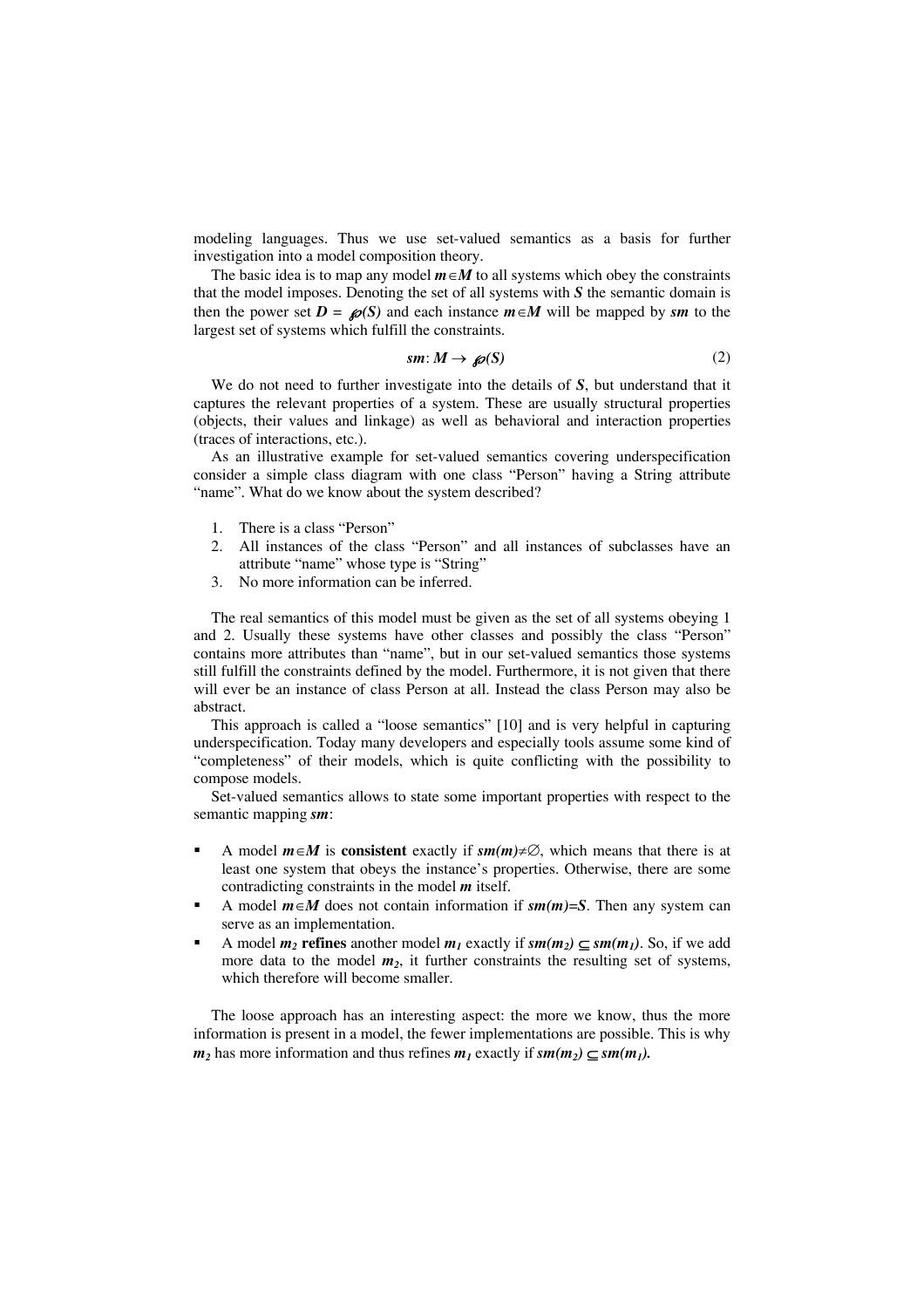It is noteworthy that the "loose semantics" approach we use is loose on the behavioral as well as on the structural level. For existing behavioral elements, such as methods, their behavior may vary and additional structural elements (such as attributes, classes etc.) are possible.

Besides set-valued semantics for some forms of models and especially for executable languages an "initial" or a "minimal" semantics can be given. These forms of semantics correspond to the idea that there is a unique realization in the set mentioned above with minimalistic properties. Informally spoken, such a unique element can be characterized by assumptions like "everything explicitly defined is present, but nothing more". Class diagrams, e.g., lead to a canonical implementation through code generation and deterministic, completely defined state machines do have one single execution. Having both, a set-valued semantics for the specification of a system and an initial semantics, e.g., for test purposes or executable models, seems to be appropriate. For specification purposes, we concentrate on the set valued semantics.

# **3 An Algebraic View on Model Composition**

When models are developed and composed, the developers as well as the tools always deal with their syntactic representation. But doing so, developers want to compose the meaning underlying these models. Thus, one goal of our algebraic theory is to clarify the relationships between composition on the syntactic and on the semantic level. Beyond that, another interesting issue consists in the question which basic requirements for a composition operator on the one hand and for composition tools on the other exist.

#### **3.1 Model Composition**

Model composition in its simplest form refers to the mechanism of combining two models into a new one. Without further information or requirements the definition of model composition is quite abstract. Denoting the universe of models with *M* we get the following definition of model composition operators:

### **Definition 1: Model composition operator.**

A model composition operator ⊗ is a function with two models as input, which produces a composed model as output:  $\otimes$ :  $M \times M \rightarrow M$ .

Given the semantics of models, we can infer properties of the semantics of a composition operator ⊗ by relating the semantics on its source and resulting model.

#### **Definition 2: Property preserving (PP) composition operator.**

A composition operator ⊗: *M*×*M*→*M* is property preserving on the left argument, if for any  $m_1, m_2 \in M$  it holds:  $sm(m_1 \otimes m_2) \subseteq sm(m_1)$ . Analogously, it is property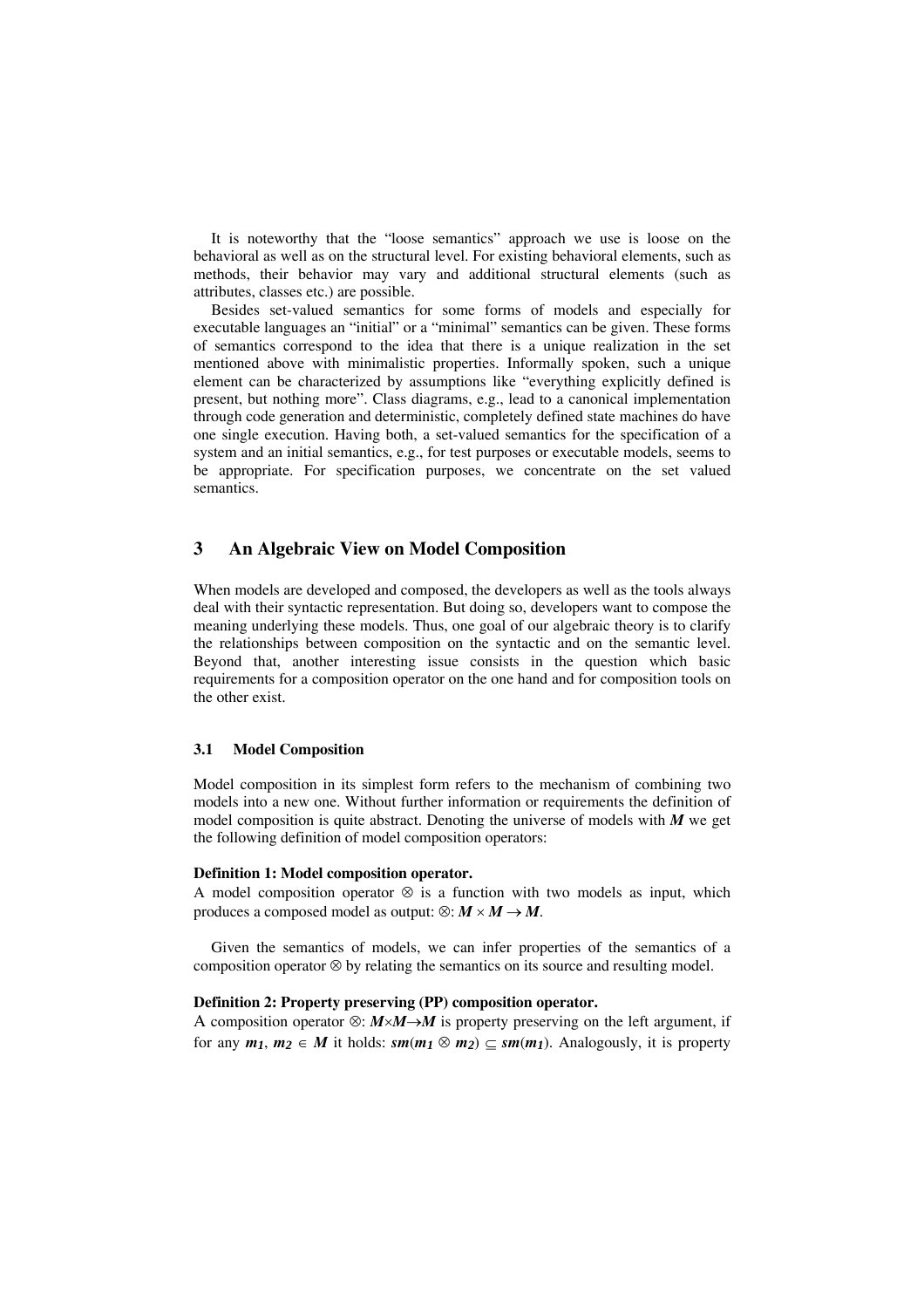preserving on the right argument, iff  $sm(m_1 \otimes m_2) \subseteq sm(m_2)$  and **property preserving** (PP) if both properties hold.

The simple example shown in Figure 1 serves as basis for further explanations.



Figure 1: Example for composition on models and semantics

Property preservation is important for a composition operator, as it ensures that no information and thus, no design decisions that were present in a source model are lost in the composition. We can infer that property preservation is equivalent to:

$$
\forall m_1, m_2 \in M: sm(m_1 \otimes m_2) \subseteq sm(m_1) \cap sm(m_2)
$$
 (3)

Please note that this need not be equality, as the composition operator may be allowed to add further information that was not present in any of the models before. This can be useful, especially if there are decisions on unifications to make that are not unique. E.g., unnamed associations between the same classes can be identified, but need not.

## **Definition 3: Fully property preserving (FPP) composition operator.**  A composition operator ⊗: *M*×*M*→*M* is **fully property preserving**, iff

$$
\forall m_1, m_2 \in M: sm(m_1 \otimes m_2) = sm(m_1) \cap sm(m_2)
$$
 (4)

The most important consequence of FPP is that it allows us to separately analyze and understand the source models and their properties individually and to trace properties (as well as errors) of the composed model back to the input models. Furthermore, with a PP composition a model developer can be sure that the requirements defined in his models are preserved in the implementation. And third, a PP operator makes model composition understandable: changes in one input model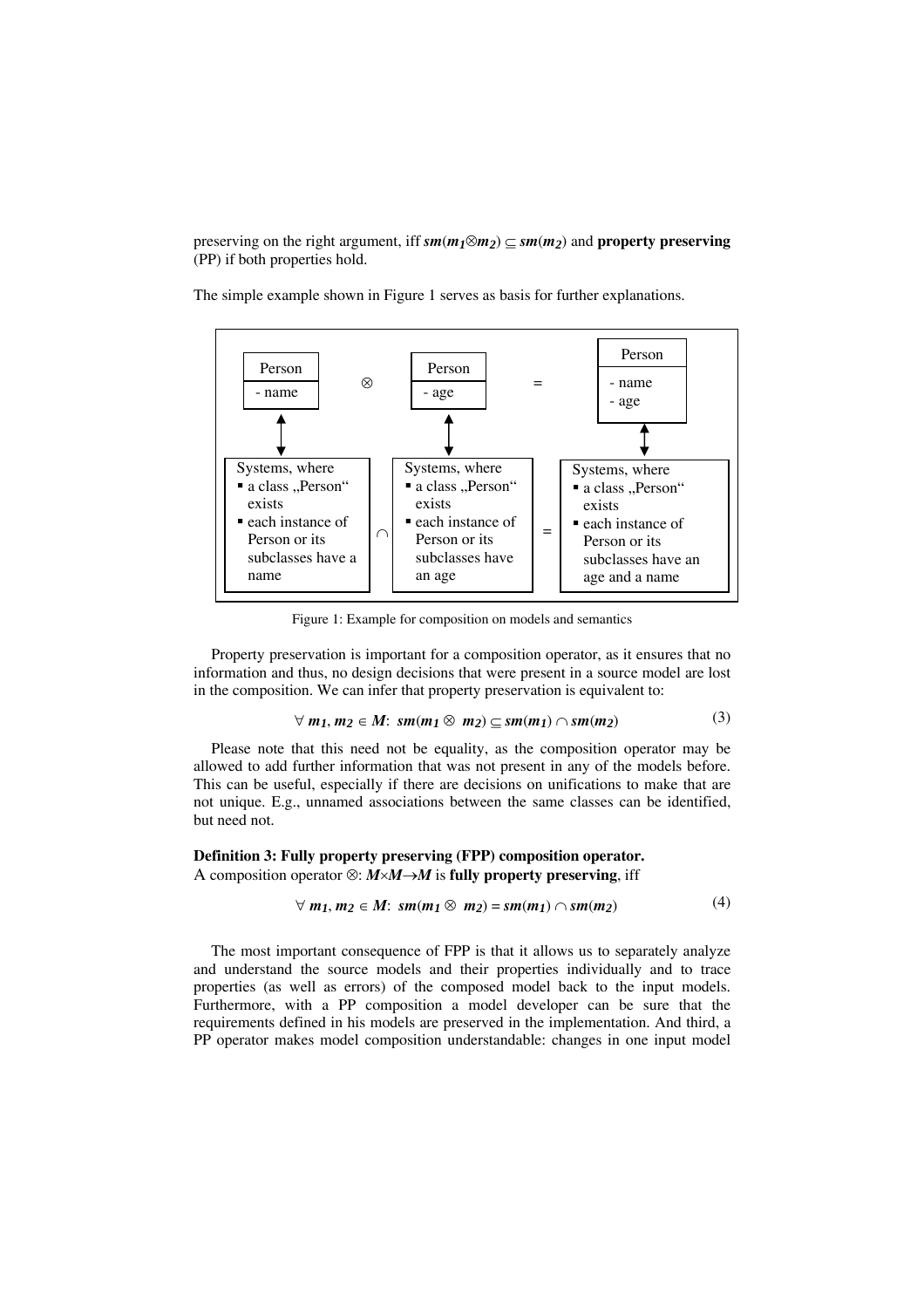have an impact on the composed model within a localized, clearly identifiable area, but do not affect properties defined in the other models.

A FPP composition operator neither adds nor forgets information. Unfortunately, we will have to live with the situation, that there are modeling languages, where there is no composed model that exhibits the desired properties. E.g., composing flat automata is not necessarily fully property preserving (depends on the assumed communication between these automata). In this case, emerging properties of the composition cannot necessarily be traced back to the original, but may result from the composition operator itself, which in fact is a composition and an additional refinement. However, adding wrong information through a composition operator may lead to an inconsistent result  $(\textit{sm}(m_1 \otimes m_2) = \varnothing)$  even though the models originally where not inconsistent with each other  $(\textit{sm}(m_1) \cap \textit{sm}(m_2) \neq \emptyset)$ . We therefore demand that composition preserves consistency:

**Definition 4: Consistency preserving (CP) composition operator.**  A composition operator ⊗: *M*×*M*→*M* is **consistency preserving (CP)**, iff

$$
\forall m_1, m_2 \in M: sm(m_1) \cap sm(m_2) \neq \emptyset \Rightarrow sm(m_1 \otimes m_2) \neq \emptyset \tag{5}
$$

**Corollary:** A FPP composition operator is consistency preserving. *Proof*: by definition.

In general as well as in the remainder of this paper we assume model composition to be property preserving as well as consistency preserving (but not in all cases fully property preserving).

#### **3.2 A Generalization for Semantic Composition Operators**

We have explained the desired properties of a composition operator using set-valued semantics. This technique can be generalized, assuming there is a composition operator ⊕ available on the semantic domain. Intersection ∩ as used above is such an operator.

### **Definition 5: General Semantic Composition Operator.**

The semantic composition operator  $\oplus$  is a function with two sets of systems as input which produces a set of systems as output:  $\oplus: D \times D \to D$ .

Given these operators on both levels, the semantic composition operator  $\oplus$  can be understood as semantics of the syntactic operator  $\otimes$  if the diagram in Figure 2 commutes.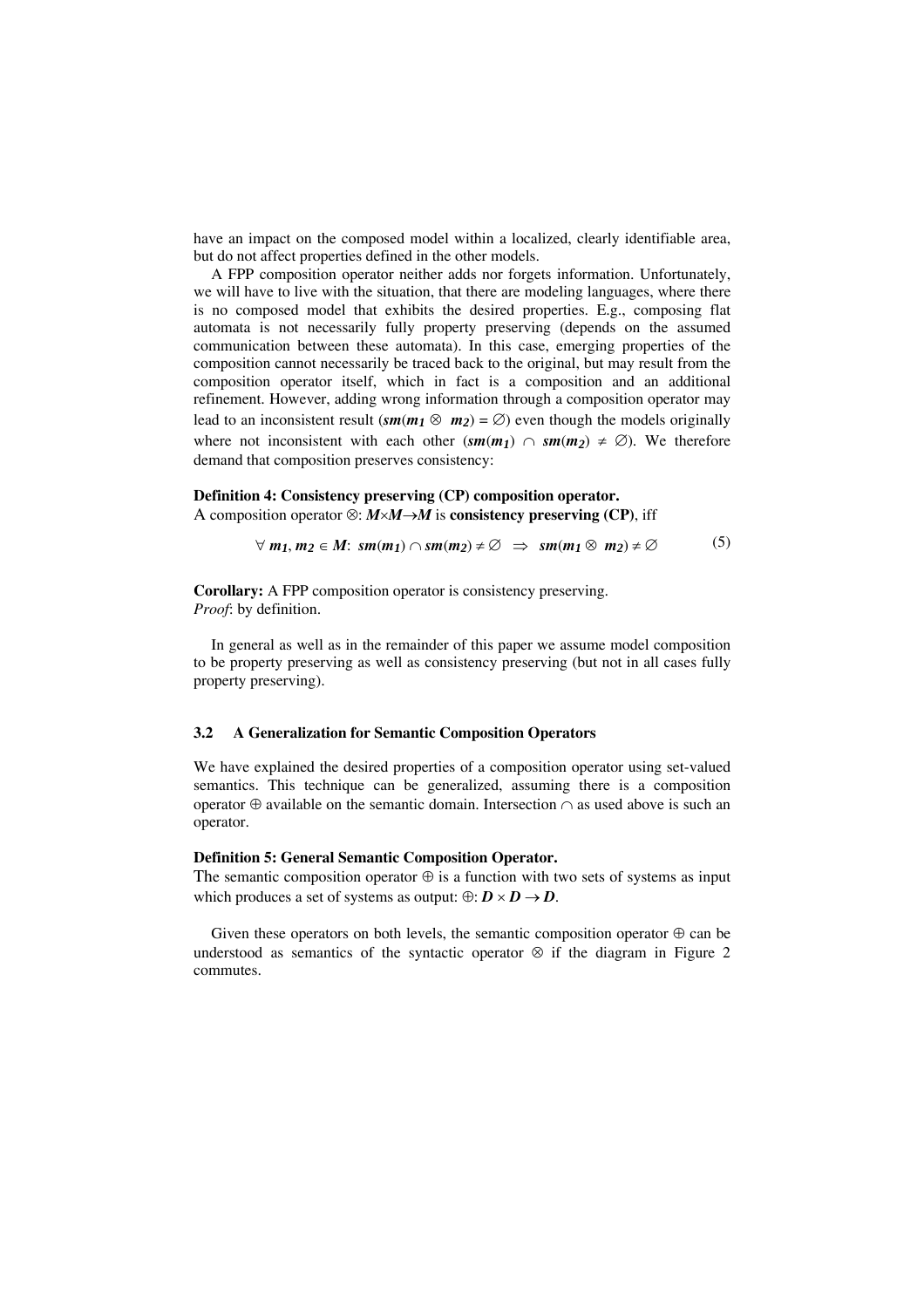

Figure 2: Relationship between composition operators

We say the diagram commutes iff

$$
\forall m_1, m_2 \in M: sm(m_1 \otimes m_2) = sm(m_1) \oplus sm(m_2)
$$
 (6)

A commuting diagram corresponds to a fully property preserving composition as defined above and exhibits the same advantages as discussed above. We therefore impose the requirement that the diagram in Figure 2 should always commute. If not, at least the relaxed version must be considered:

$$
\forall m_1, m_2 \in M: sm(m_1 \otimes m_2) \subseteq sm(m_1) \oplus sm(m_2)
$$
 (7)

Therefore, the syntactic operator  $\otimes$  reflects the semantic composition  $\oplus$  and an additional refinement. However, in the following we use intersection as semantic composition only.

#### **3.3 Syntax-Based Properties of Composition**

Examining properties of the syntactic composition ⊗, we find that there may be absorbing or neutral elements. In a first attempt, we may call a model *m*∈*M* rightneutral, iff

$$
\forall m_1 \in M: m_1 \otimes m = m_1 \tag{8}
$$

A model *m*∈*M* is called right-absorbing, iff

$$
\forall m_1 \in M: m_1 \otimes m = m \tag{9}
$$

Left-neutral and left-absorbing is defined analogously and **neutral** respectively **absorbing** is the combination of both sides. Furthermore, we might call a composition operator ⊗ **commutative** iff

$$
\forall m_1, m_2 \in M: m_1 \otimes m_2 = m_2 \otimes m_1 \tag{10}
$$

and **associative** iff

$$
\forall m_1, m_2, m_3 \in M: (m_1 \otimes m_2) \otimes m_3 = m_1 \otimes (m_2 \otimes m_3) \tag{11}
$$

Of course, if the composition operator is commutative, left and right-neutrality as well as properties to be left-/right-absorbing will coincide.

There may be many models that are absorbing or neutral. But, due to unlucky context conditions there may also be none at all. For class diagram composition, a neutral element could be the empty class diagram, which is not allowed in UML 2.1.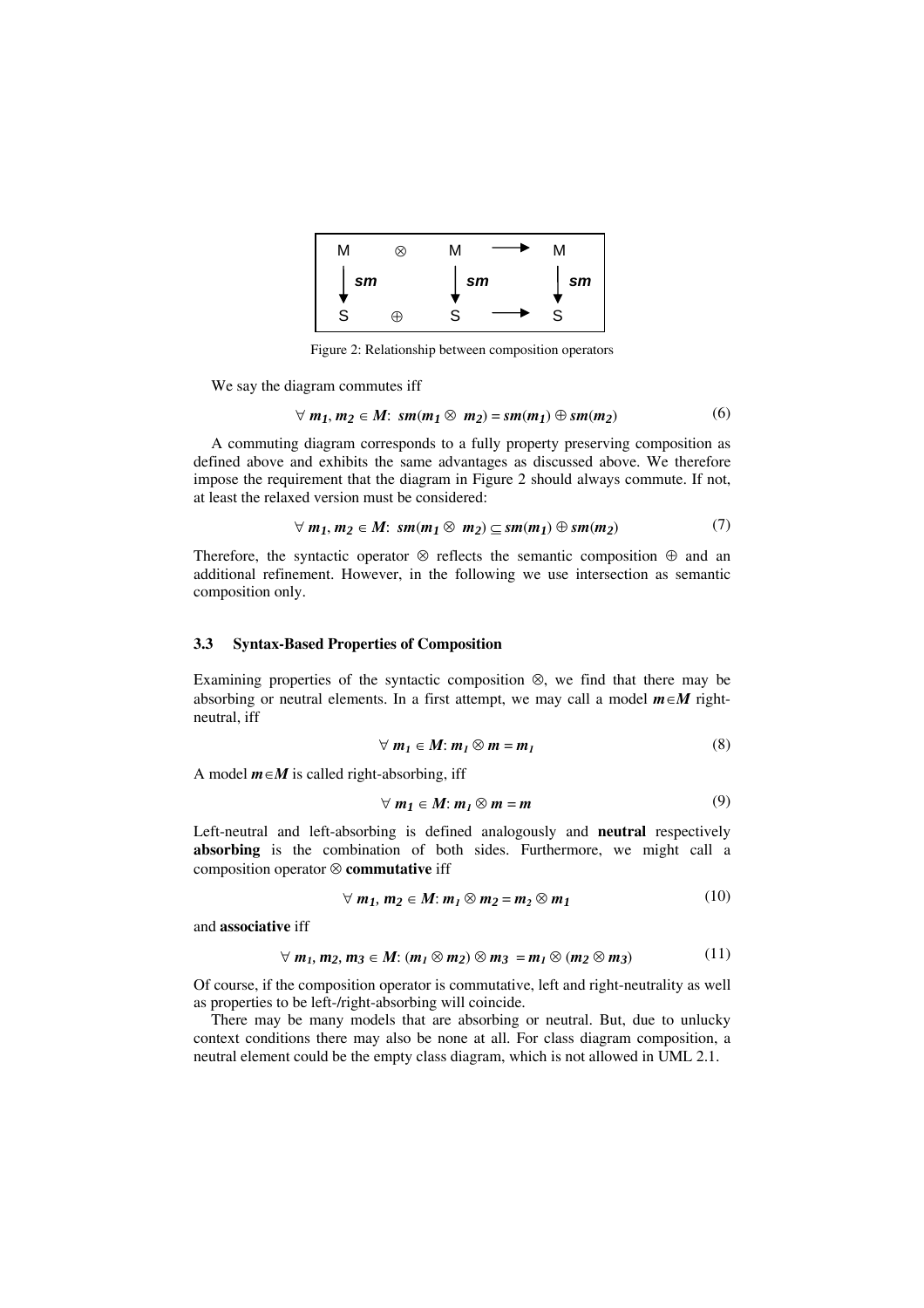This formalization above would allow us to identify an algebra of composition on the syntactic level. However, when looking at the properties, we easily can see that this algebra is too restrictive to be of direct use. In fact models have a concrete syntax and the positions of white spaces or the graphical elements usually change, when models are composed or somehow otherwise modified. Furthermore, the order of presenting elements usually does not affect the semantics, but the layout of the composed result. An example in Figure 3 shows a possible key problem.



Figure 3: Example for non-commutative model composition (on syntactic level)

This example leads us to two observations. First, the result syntactically depends on the order of the input models and thus, composition is often not commutative. Second, the result does not depend semantically on the input order, since the outputs are "semantically equal", which means that they are mapped by *sm* to the same set of systems. Therefore, we do generalize from a purely model (syntax)-based concept of composition to a semantic-based version.

#### **3.4 Semantic-Based Composition Properties**

Instead of defining associativity, etc. on the concrete syntax of models, we abstract away from irrelevant syntactic sugar and concentrate on the semantic properties of a model. Therefore, we develop the following definitions:

### **Definition 6: Algebraic Properties of Composition.**

A model *m*∈*M* is called right-**neutral** vs. composition ⊗, iff

$$
\forall m_1 \in M: sm(m_1 \otimes m) = sm(m_1)
$$
 (12)

Model *m*∈*M* is called right-**absorbing** vs. composition ⊗, iff

$$
\forall m_1 \in M: sm(m_1 \otimes m) = sm(m) \tag{13}
$$

A model *m*∈*M* is called right-**idempotent** vs. composition ⊗, iff

$$
\forall m_1 \in M: sm((m_1 \otimes m) \otimes m) = sm(m_1 \otimes m) \tag{14}
$$

Being left-neutral, -absorbing and –idempotent is defined in an analogous way. If a model is neutral (absorbing/idempotent) from both sides, it is called neutral (absorbing/idempotent).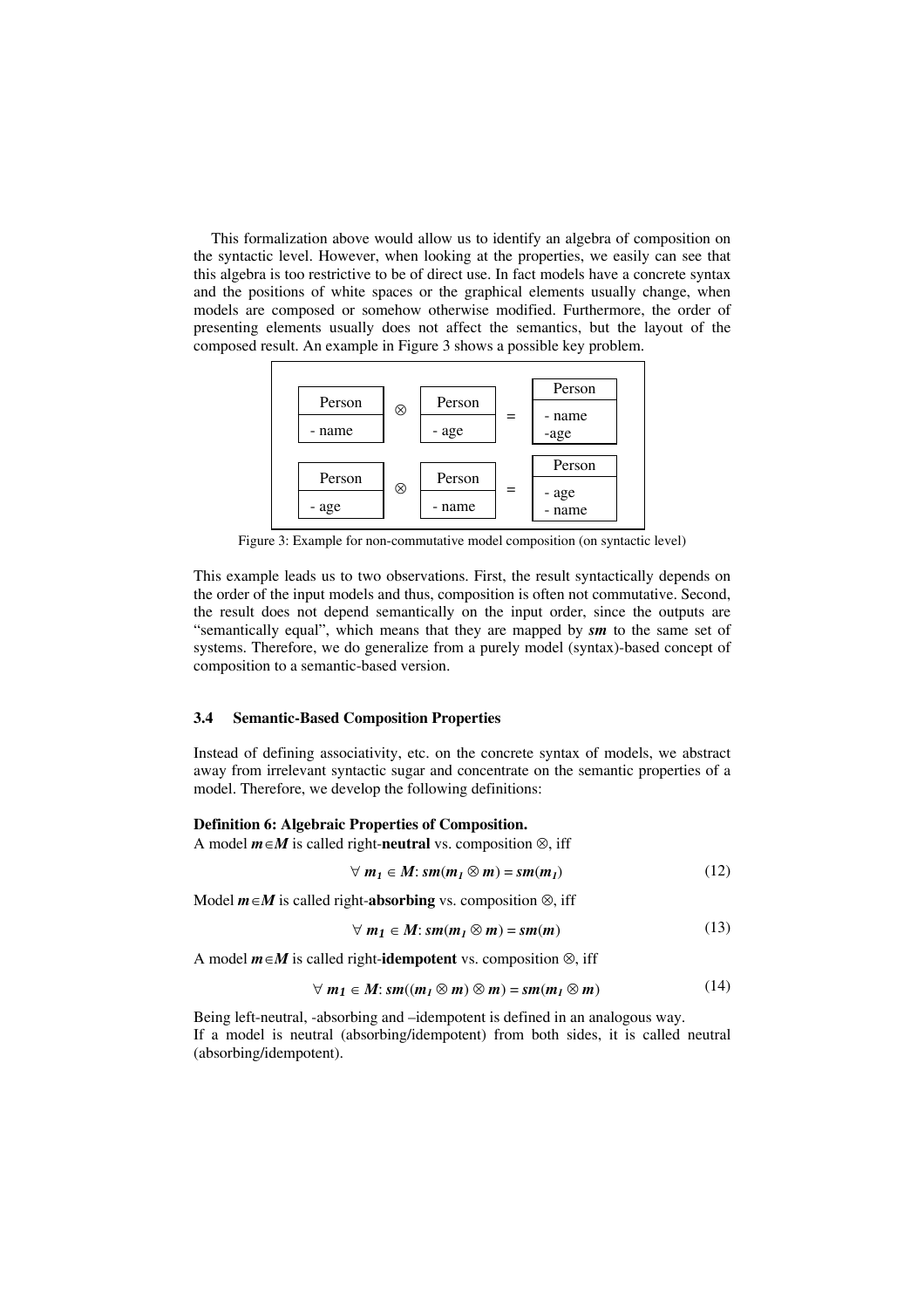We call a composition operator ⊗ **commutative** vs. its semantics *sm* iff

$$
\forall m_1, m_2 \in M: sm(m_1 \otimes m_2) = sm(m_2 \otimes m_1)
$$
 (15)

and **associative** vs. its semantics *sm* iff

$$
\forall m_1, m_2, m_3 \in M: sm((m_1 \otimes m_2) \otimes m_3) = sm(m_1 \otimes (m_2 \otimes m_3))
$$
 (16)

This formalization allows us to define an algebra with composition etc. based on semantic properties. Looking at these properties from a different angle, we can identify an equivalence relation  $\cong$  on models based on the semantic mapping interpreted as homomorphism.

#### **3.5 Properties of the Semantic Mapping**

Let in this section ⊗ be a FPP composition operator. We know that ( $\mathcal{P}(S)$ ,  $\cap$ ,  $S$ ,  $\emptyset$ ) defines a lattice, where intersection is both commutative and associative. Together with the semantic mapping *sm* we can translate the lattice properties to the language of models:

#### **Theorem 1:**

If a model composition ⊗ is fully property preserving, then (*M*, ⊗) also defines a commutative, associative structure with respect to *sm* and ⊗ is idempotent for all models.

*Proof*: By definition of FPP we derive Assoc.:  $sm((m_1 \otimes m_2) \otimes m_3) = sm(m_1) \cap sm(m_2) \cap sm(m_3) = sm(m_1 \otimes (m_2 \otimes m_3)),$ Comm.:  $\mathbf{sm}(m_1 \otimes m_2) = \mathbf{sm}(m_1) \cap \mathbf{sm}(m_2) = \mathbf{sm}(m_2 \otimes m_1)$ , and  $\Box$ Idempot.:  $sm(m_1 \otimes m_1) = sm(m_1) \cap sm(m_1) = sm(m_1)$ .

Respecting the semantic equivalence of two models is an important property for a composition operator, because then the concrete representative is irrelevant and layout or other minor rearrangements of the model do not affect the composition result. We therefore introduce the algebra of equivalence classes on models induced by the semantic mapping:

#### **Definition 7: Equivalence Classes of Models**

The semantic mapping *sm* defines an equivalence relation on models as follows:

$$
m_1 \cong m_2 \iff sm(m_1) = sm(m_2) \tag{17}
$$

The set of semantically equivalent models is denoted by

$$
[m_1] = \{ m_2 \mid m_1 \ge m_2 \}
$$
 (18)

We denote the set of equivalence classes over *M* by [*M*]. The composition operation can be extended to equivalence classes as follows: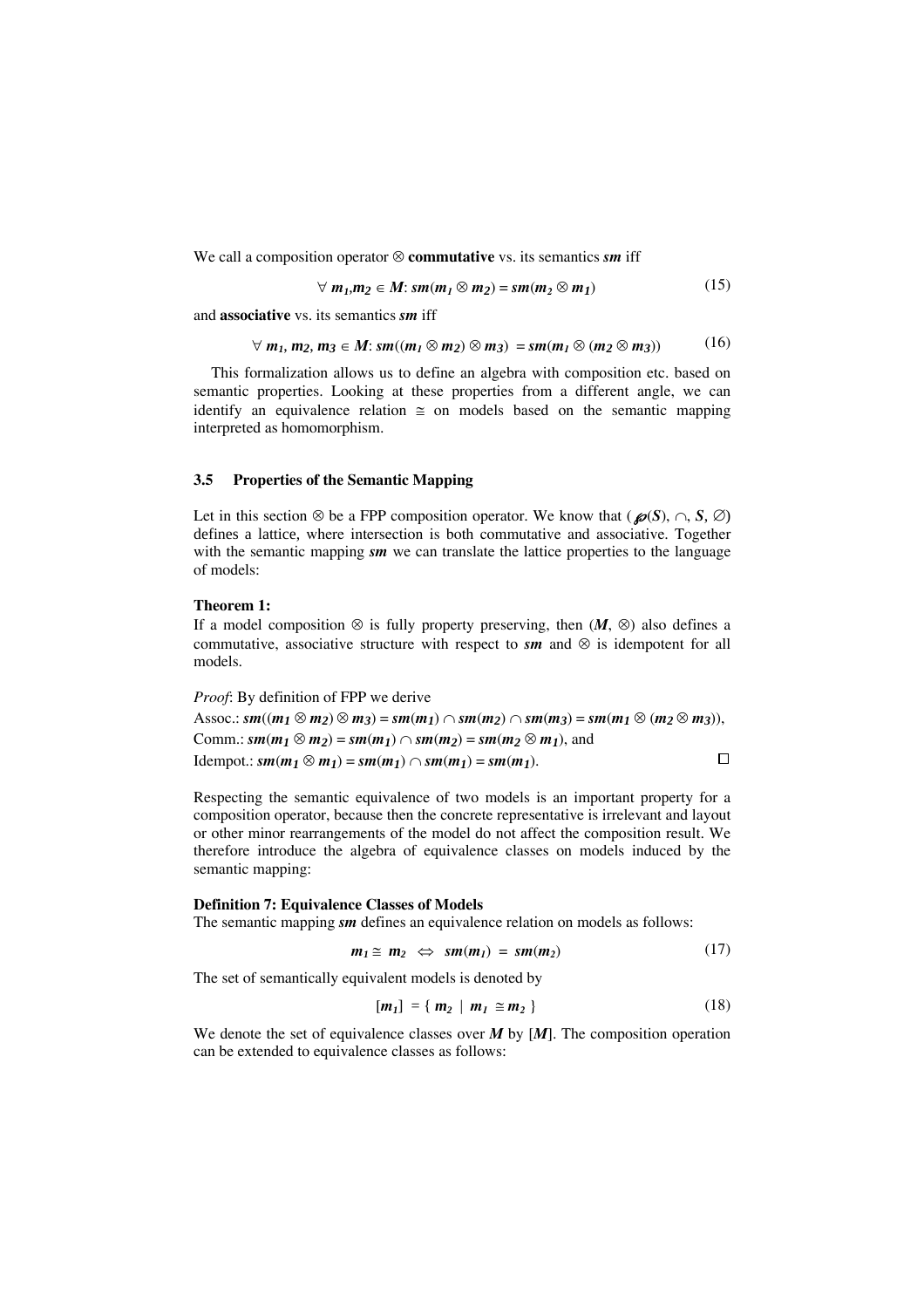#### **Definition 8: Composition on Model Classes**

Composition is extended to model classes by:

$$
[m_1] \otimes [m_2] = \{ m_a \otimes m_b \mid m_a \in [m_1] \wedge m_b \in [m_2] \}
$$
 (19)

#### **Theorem 2: [.] is a congruence for FPPs**

If a model composition ⊗ is fully property preserving, then ([*M*],⊗) also defines a commutative, associative structure with respect to *sm*, all models are idempotent, and:

$$
[m_1] \otimes [m_2] = [m_1 \otimes m_2] \qquad (20)
$$

 $\Box$ 

*Proof*: Follows from FPP and the definition of the equivalence classes.

We now have a quotient algebra ([M],  $\otimes$ ) with a number of desired properties for a syntactic composition operator:

- 1. Composition is fully property preserving, such that each property of the composed model can be traced back to one of the input models or both.
- 2. Composition is consistent with the semantics, such that it is irrelevant, which concrete representative was chosen. Thus the composition is well defined with respect to the quotient algebra.
- 3. Composition is commutative and associative, such that the order of composition is irrelevant.

As already discussed, unfortunately a number of composition operators will exist that do not fit this ideal scheme for a variety of reasons. E.g., it may rather often be the case that an operator is PP and CP, but not FPP. In this case, it may happen that even if the operator is commutative and associative on models, the equivalence on models is not a congruence vs. composition.

A model composition operator which depends on the order of the input or concrete representations of the model would be difficult to manage. E.g., the input order has to be saved somewhere to guarantee the equality of the results.

From theoretical computer science, we know that composition operators need to conform with semantics as much as possible. This may be achieved through a number of mechanisms. On the one hand the composition operator may be adjusted accordingly. Second, the semantic domain or the semantic mapping may be redefined, such that they go conform with composition and third, the modeling language itself may be adapted.

#### **3.6 Summary**

In the last sections we introduced some basic properties model composition operators may have such as PP, FPP, or CP. Following we give a short overview of the definitions which allow to categorize a given composition operator.

| Property                   | Requirement                             | Dependencies |
|----------------------------|-----------------------------------------|--------------|
| Property Preserving on the | $sm(m_1 \otimes m_2) \subseteq sm(m_1)$ |              |
| left $(PP_1)$              |                                         |              |
| Property Preserving on the | $sm(m_1 \otimes m_2) \subset sm(m_2)$   |              |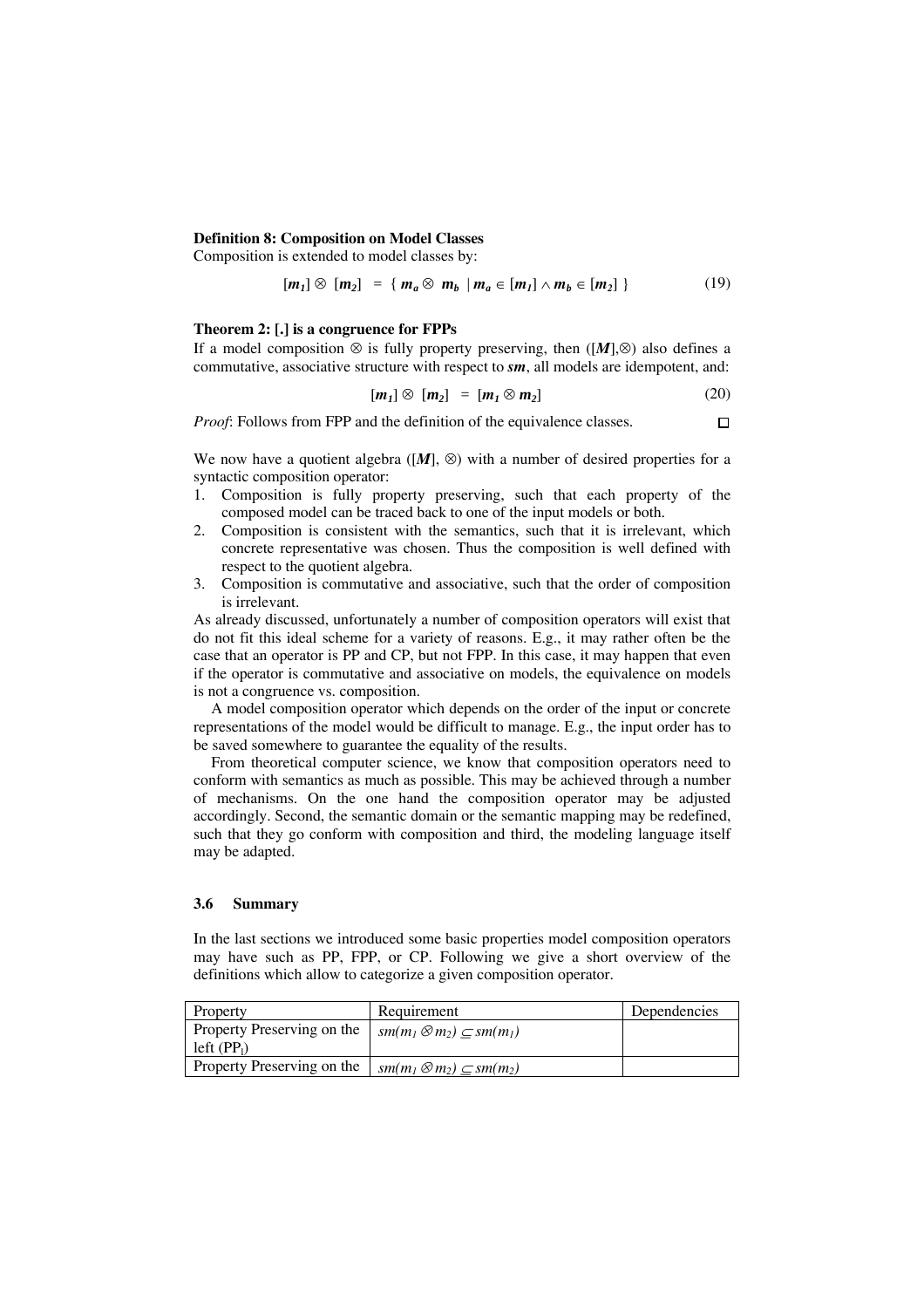| right $(PP_r)$                   |                                                                      |                                                 |
|----------------------------------|----------------------------------------------------------------------|-------------------------------------------------|
| Property Preserving (PP)         | $sm(m_1 \otimes m_2) \subset sm(m_1) \cap sm(m_1)$                   | $PP_1 \wedge PP_r \Longleftrightarrow PP$       |
| <b>Fully Property Preserving</b> | $sm(m_1 \otimes m_2) = sm(m_1) \cap sm(m_2)$                         | $FPP \Rightarrow PP$                            |
| <b>Consistency Preserving</b>    | $\forall m_1, m_2 \in M$ : $sm(m_1) \cap sm(m_2) \neq$               | $FPP \Rightarrow CP$                            |
|                                  | $\varnothing \Rightarrow sm(m_1 \otimes m_2) \neq \varnothing$       |                                                 |
| Commutative (Com)                | $\forall m_1, m_2 \in M$ : $m_1 \otimes m_2 = m_2 \otimes m_1$       |                                                 |
| Associative (Ass)                | $\forall m_1, m_2, m_3 \in M$ :                                      |                                                 |
|                                  | $(m_1 \otimes m_2) \otimes m_3 = m_1 \otimes (m_2 \otimes m_3)$      |                                                 |
| Commutative vs.                  | $\forall m_1, m_2 \in M$ :                                           | $Com \Rightarrow Com_{\mathfrak{m}}$            |
| Semantics (Com <sub>sm</sub> )   | $sm(m_1 \otimes m_2) = sm(m_2 \otimes m_1)$                          |                                                 |
| Associative vs. Semanics         | $\forall m_1, m_2, m_3 \in M: \mathit{sm}((m_1 \otimes m_2) \otimes$ | $\text{Ass} \Rightarrow \text{Ass}_{\text{sm}}$ |
| $(Ass_{sm})$                     | $m_3$ ) = sm( $m_1 \otimes (m_2 \otimes m_3)$ )                      |                                                 |

| <b>Table 1: Overview of Composition properties</b> |  |
|----------------------------------------------------|--|
|----------------------------------------------------|--|

Furthermore, we defined special elements with respect to composition. Table 2 gives a short overview.

| Property of Element m             | Requirement                                             | Dependencies                                                |
|-----------------------------------|---------------------------------------------------------|-------------------------------------------------------------|
| Right-neutral (Rn)                | $\forall m_1 \in M: m_1 \otimes m = m_1$                |                                                             |
| Left-neutral (Ln)                 | $\forall m_1 \in M: m \otimes m_1 = m_1$                |                                                             |
| Neutral $(N)$                     | $\forall m_1 \in M: m_1 \otimes m = m \otimes m_1 =$    | $Rn \wedge Ln \Leftrightarrow N$                            |
|                                   | m <sub>I</sub>                                          |                                                             |
| Right-absorbing (Ra)              | $\forall m_1 \in M : m_1 \otimes m = m$                 |                                                             |
| Left-absorbing (La)               | $\forall m_1 \in M: m \otimes m_1 = m$                  |                                                             |
| Absorbing (A)                     | $\forall m_1 \in M$ :                                   | $Ra \wedge La \Leftrightarrow A$                            |
|                                   | $m_l \otimes m = m \otimes m_l = m$                     |                                                             |
| Right-Idempotent (Ri)             | $\forall m_1 \in M$ :                                   |                                                             |
|                                   | $(m_1 \otimes m) \otimes m = m_1 \otimes m$             |                                                             |
| Left-Idempotent (Li)              | $\forall m_1 \in M$ :                                   |                                                             |
|                                   | $m \otimes (m \otimes m_l) = m_l \otimes m$             |                                                             |
| Idempotent (I)                    | $\forall m_1 \in M : m \otimes (m \otimes m_1) = (m_1)$ | $\mathrm{R}i \wedge \mathrm{L}i \Leftrightarrow \mathrm{I}$ |
|                                   | $\otimes m) \otimes m = m_1 \otimes m$                  |                                                             |
| Right-neutral vs.                 | $\forall m_1 \in M$ :                                   | $Rn \Rightarrow Rn_{comp}$                                  |
| Composition (Rn <sub>comp</sub> ) | $sm(m_1 \otimes m) = sm(m_1)$                           |                                                             |
| Left-neutral vs.                  | $\forall m_1 \in M$ :                                   | $Ln \Rightarrow Ln_{comp}$                                  |
| Composition $(Ln_{comp})$         | $sm(m \otimes m_l) = sm(m_l)$                           |                                                             |
| Neutral vs.                       | $\forall m_i \in M$ :                                   | $Rn_{comp} \wedge Ln_{comp} \Leftrightarrow N_{comp}$       |
| Composition $(N_{comp})$          | $sm(m_1 \otimes m) = sm(m \otimes m_1) =$               | $N \Rightarrow N_{comp}$                                    |
|                                   | $sm(m_l)$                                               |                                                             |
| Right-absorbing vs.               | $\forall m_1 \in M$ :                                   | $Ra \Rightarrow Ra_{comp}$                                  |
| Composition (Ra <sub>comp</sub> ) | $sm(m_1 \otimes m) = sm(m)$                             |                                                             |
| Left-absorbing vs.                | $\forall m_1 \in M$ :                                   | $La \Rightarrow La_{comp}$                                  |
| Composition (La <sub>comp</sub> ) | $sm(m \otimes m_l) = sm(m)$                             |                                                             |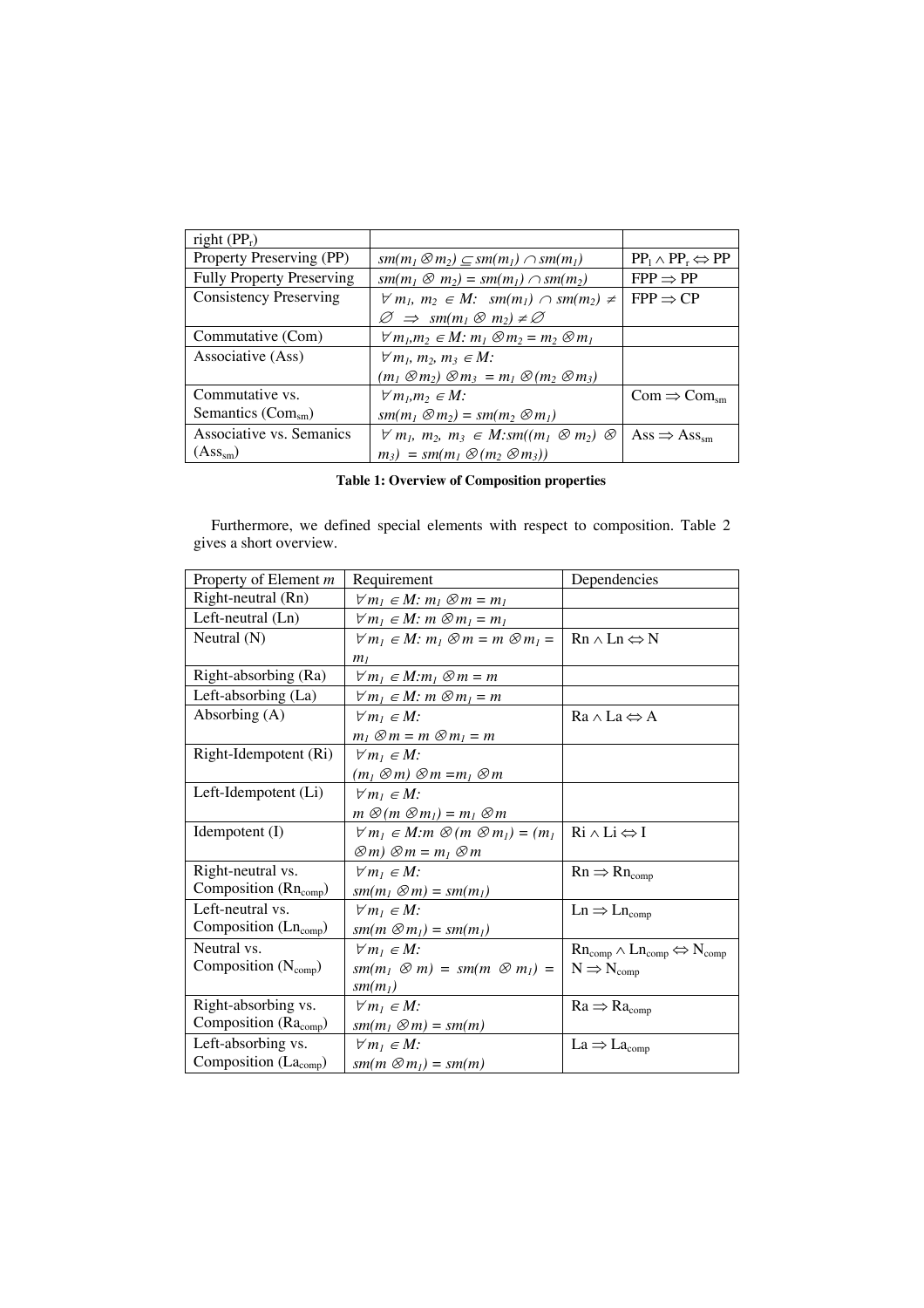| Absorbing vs.                   | $\forall m_1 \in M$ :                             |                                                                                                                 |
|---------------------------------|---------------------------------------------------|-----------------------------------------------------------------------------------------------------------------|
| Composition $(A_{comp})$        | $sm(m_1 \otimes m) = sm(m \otimes m_1) =$         | $R_{\text{acomp}} \wedge L_{\text{acomp}} \Leftrightarrow A_{\text{comp}}$<br>A $\Rightarrow$ A <sub>comp</sub> |
|                                 | sm(m)                                             |                                                                                                                 |
| Right-Idempotent vs.            | $\forall m_1 \in M$ :                             | $\mathrm{Ri} \Rightarrow \mathrm{Ri}_{\mathrm{comp}}$                                                           |
| Composition $(Ri_{comp})$       | $sm((m_1 \otimes m) \otimes m) = sm(m_1 \otimes$  |                                                                                                                 |
|                                 | (m)                                               |                                                                                                                 |
| Left-Idempotent vs.             | $\forall m_1 \in M$ :                             | $Li \Rightarrow Li_{comp}$                                                                                      |
| Composition $(Li_{comp})$       | $sm(m \otimes (m \otimes m_l)) = sm(m_l \otimes$  |                                                                                                                 |
|                                 | m)                                                |                                                                                                                 |
| Idempotent vs.                  | $\forall m_1 \in M$ :                             | $\mathrm{Ri}_{\mathrm{comp}} \wedge \mathrm{Li}_{\mathrm{comp}} \Leftrightarrow \mathrm{I}_{\mathrm{comp}}$     |
| Composition $(I_{\text{comp}})$ | $sm(m \otimes (m \otimes m_1)) = sm((m_1 \otimes$ | $I \Rightarrow I_{comp}$                                                                                        |
|                                 | $m) \otimes m$ = sm( $m_1 \otimes m$ )            |                                                                                                                 |

**Table 2: Special elements of Composition** 

# **4 Related Work**

Much work on specification with respect to model composition has been done in the formal methods community. Based on [13] the notion of fully abstract composition was transferred to a number of formal languages for behavioral specification. Our approach is very much in the spirit of this work, but tries to identify interesting subproperties for model composition as well.

Model composition is also a widespread research issue in the world of UML. There are several works which concentrate on different kinds of UML-like diagrams, as class diagrams [14] or state charts [15]. Most of these works do not discuss composition or model management operators from a foundational, algebraic point of view and thus, have different objectives.

In [4] three model composition tools, namely the Atlas Model Weaver, the Epsilon Merging Language, and the Glue Generator Tool which were developed in the Modelware project [18] are introduced and discussed in detail. Furthermore, it derives some common definitions from these discussions and clarifies some basic requirements for model composition tools and frameworks. However, our work concentrates on the semantic properties of model composition, whereas [4] addresses mainly syntactic properties and their implementation in tools.

A generic semantics of the merge operator was presented in the MOMENT project [19]. It describes three steps of model merging: finding semantic equivalences, conflict resolution, and copying non-duplicated elements. In contrast to our work it concentrates on expressing semantic equalities by means of a metamodel whereas we discuss the semantic background of model composition.

A more theoretical view on different model management operators is presented in [16]. It introduces algebraic properties of model merging such as commutativity, associativity, and idempotency. The theoretical results are illustrated by two examples, merging entity relationship models and state machines, respectively. In opposition to our work the algebra of model composition is not discussed in detail.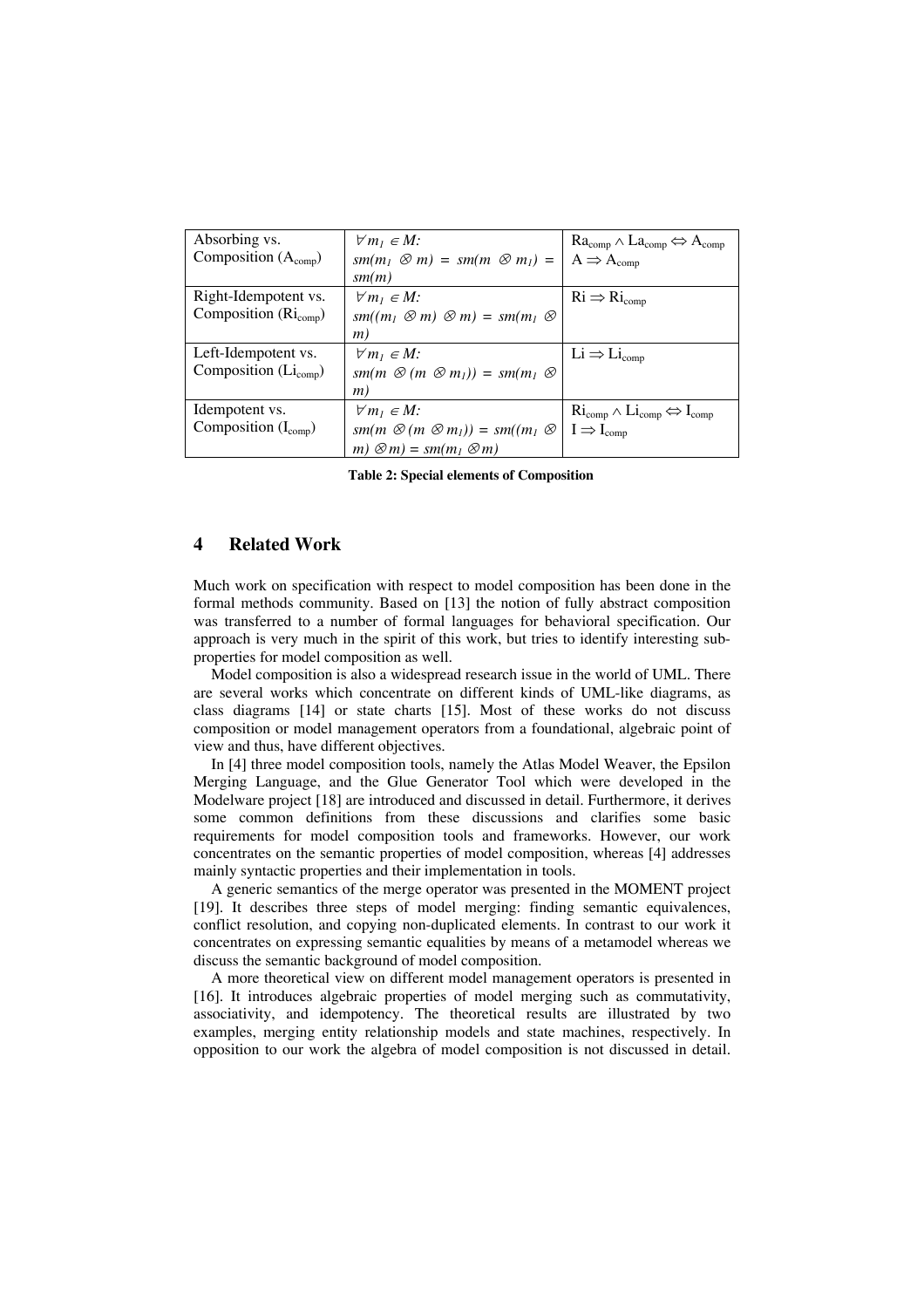Instead the concentration lies on a general overview of model management operators and their relationships.

An algebra of merging incomplete and inconsistent graph-based views is discussed in [17]. Category theory and colimits serve as theoretical basis to express the relationships between different diagrams in opposition to our viewpoint of algebras. Furthermore, the basic intention of [17] consists in the identification of equal elements in different views whereas our work concentrates on the algebraic properties of model composition.

# **5 Conclusion**

In this paper we gave a first contribution to shed light into the question how model composition operators interact with the semantics of models and what properties composition operators should have. For this purpose, we have abstractly described how semantics is defined. We then introduced an algebra of model composition that describes the formal relationship between the models, equivalence classes of semantically equivalent models, model composition and semantics. From this setting some results could be derived. The most important are that model composition should be a congruence induced by the semantic definition and a composition should be a commutative and associative operator with respect to the semantics.

These theoretical results lead to practical consequences for the design of model composition operators, modeling languages and semantic domains. Any composition operator should obey the properties implied by the algebra in order to allow a modular model-based development of software systems with independent compilation/transformation of models to other representations and levels of abstraction.

This paper is concerned with the model composition operator and its implications. It can be seen as a foundation for further investigations on model management operations. However, there are a number of extensions to deal with: How to deal with a diff operator to reverse composition? How does code and test-case generation interact with composition and semantics? Are there impacts for the form of metamodeling widely used today? What are properties of an unsymmetric composition like aspect weaving? How do UML's semantic variation points interact with composition? Will refinement preserving composition be useful and feasible? Will there be compositional refactorings? Many of these questions need to be solved for a foundational theory of model composition.

**Acknowledgement:** The work presented in this paper is undertaken as a part of the MODELPLEX project. MODELPLEX is a project co-funded by the European Commission under the "Information Society Technologies" Sixth Framework Programme (2002-2006). Information included in this document reflects only the authors' views. The European Community is not liable for any use that may be made of the information contained herein.